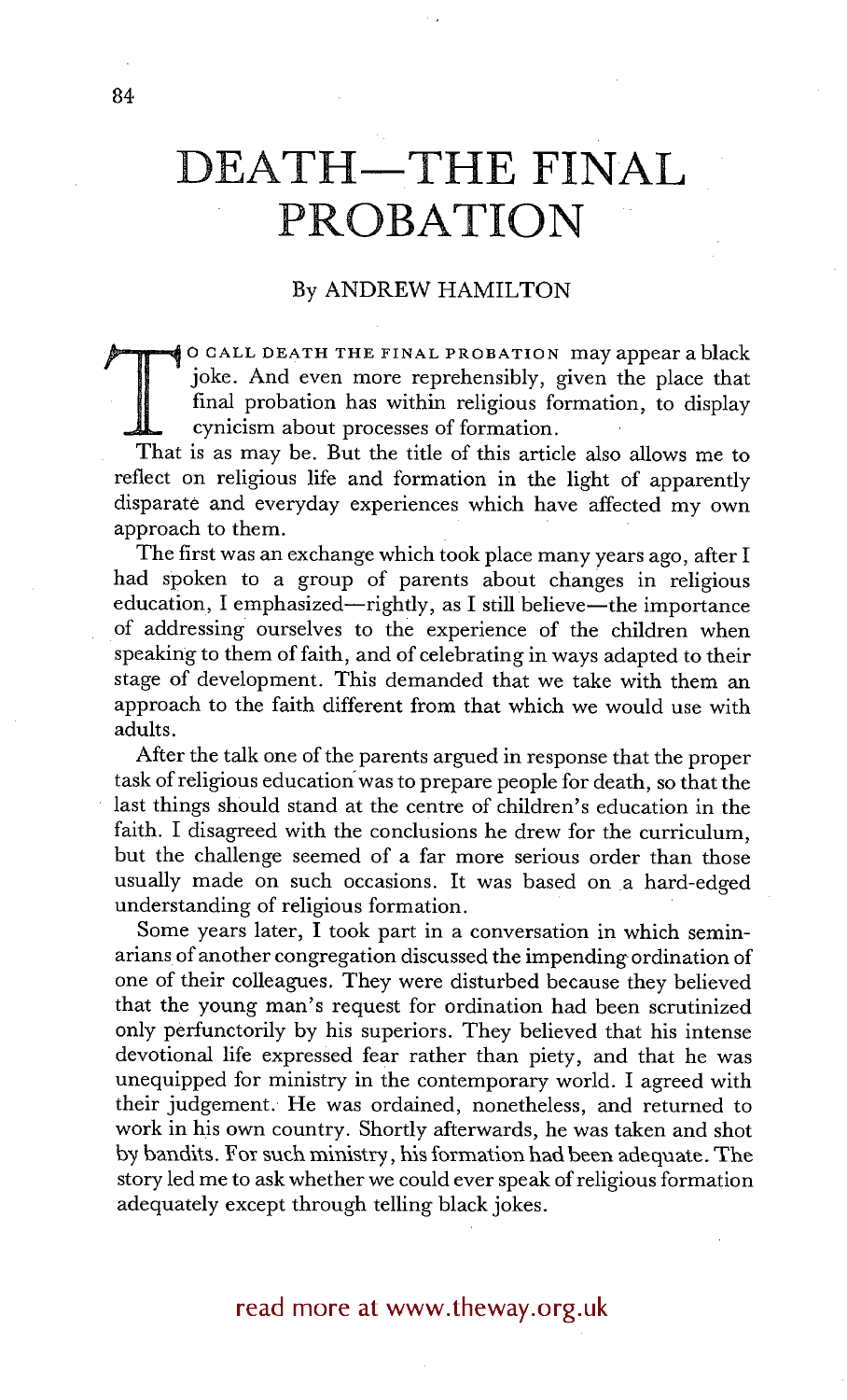Thirdly, at the end of 1989 1 took a part in a meeting in Bangkok of people who were working with refugees. The third day of the meeting was demanding. People spoke of the ways in which refugees were almost everywhere being killed and mistreated, and of the harm that could come to refugees and workers alike should the latter protest against even the most blatant violation of human rights. That night we learned of the murder of Elba and Celina Ramos and six Jesuits in E1 Salvador. On the following day a seventh from their community, then lecturing in Thailand, joined our meeting. That day it was clear that an adequate formation for vast numbers of human beings in our world would prepare them for death and diminishment, and that formation for those who would accompany the victims of our world must also reckon with the likelihood of untimely death.

In each of these experiences religious formation was associated with death. Each suggested that patterns of formation which did not take death into account would be trivial, and that the unpredictability and inevitability of death tested the rhetoric and theory of religious formation. So, together they invited deeper reflection on the complex relationships between religious formation and death.

To link death and final probation, however, is also to say something about the period of sustained reflection which religious of many congregations undertake ten years or so after entry. By this time their initial idealism has usually been tested by self-discovery and by a relatively unillusioned recognition of the reality of the congregation which they have joined and of the world in which they live. Their reflection allows them to deepen an adult faith. Adult faith, too, is distinguished by its readiness to accept the fact of death.

#### *Adult faith for adults*

It is easier to tell stories about adult faith than to define it. An adult faith, for example, finds God's activity and purposes in a world in which four people may contract terminal cancer. Two find long remission, one attribuiing it to prayer to Our Lady of Garabandal, the other to a diet of sunflower seeds. Of the two who die, one lived a generous and prayerful life, while the other was a scoundrel. An adult faith, then, must accept that the ways of God and the immediate destiny of human beings are of such a sort that they can neither be predicted nor manipulated by prayer, faith, virtue or assurance.

An adult faith, too, reckons with the reality of the Church and of the world. It recognizes that church sponsorship of an enterprise offers as little guarantee as does any other sponsorship that your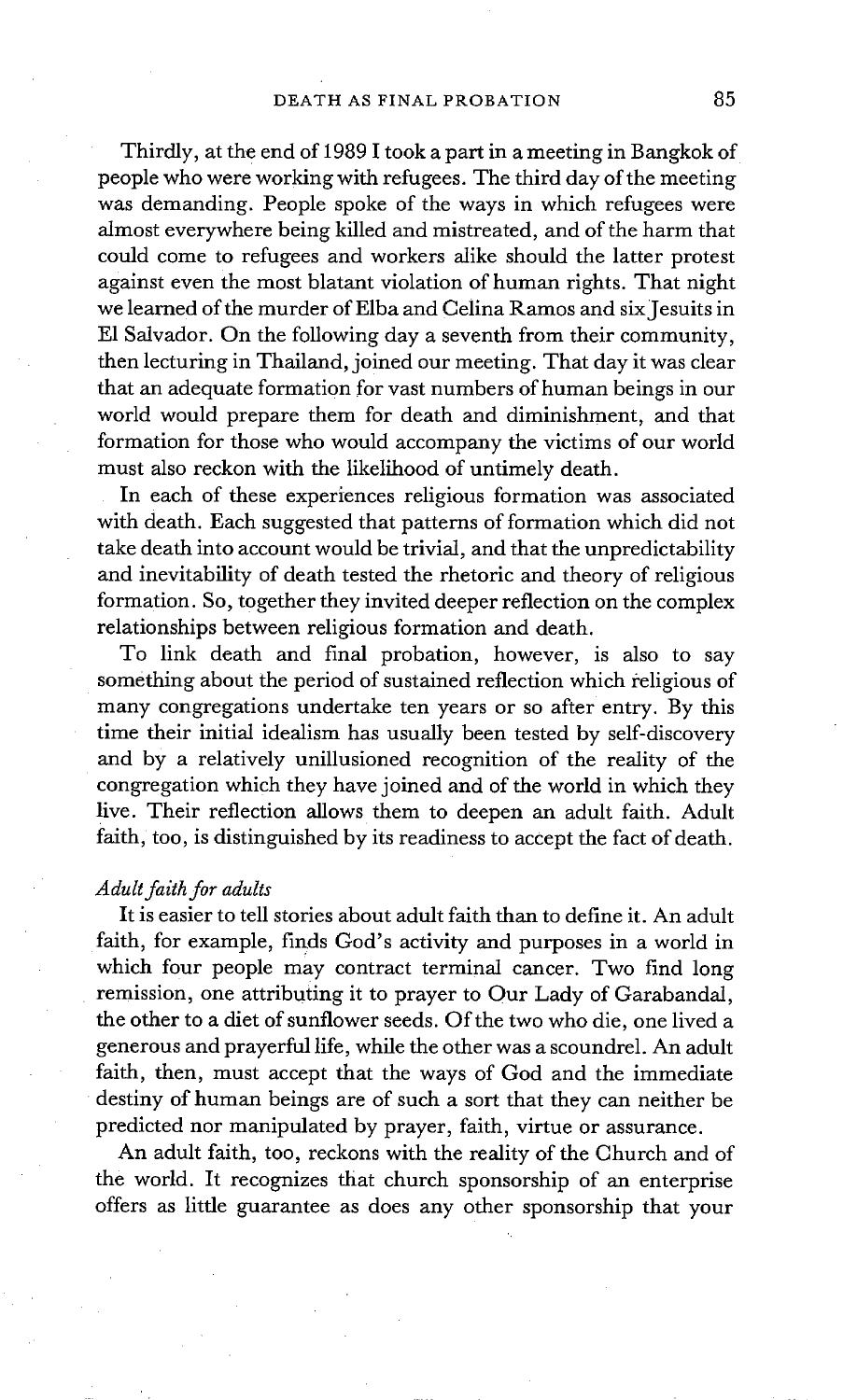money will be safe from fraud or incompetence. Nor does it identify God's promise to be with the Church to the end of time with a guaranteed future for patterns of worship and of life with which we are comfortable or for the congregations in which we live. Nor does it associate the holiness of the Church with the quality of life of those who lead or who are led. It accepts that wisdom, honesty and integrity are rare human gifts, that they are neither confined to nor guaranteed within the Church, and that they may flicker dimly within our own lives and within the groups among whom we live. It recognizes that it is possible to have died as a human being while being religiously observant and without having committed what moralists would call mortal sin; that it is also possible to be humanly alive within a life which is outwardly chaotic. The search for life, wisdom and integrity, then, will necessarily cross boundaries of church and belief.

In short, to be an adult is to have recognized all this, not theoretically, but within our bones. It is to know at last that we are mortal, that our purposes and our projects are precarious, that we are not owed a living, and that our lives and the congregations which support us could die at any time. There is no special providence, no pattern of virtuous, clever or prayerful living that will ensure that we shall stay alive while others die, that we shall avoid the illness or the accidents which others suffer, no easy path of life which will bring us happiness. Nor are there any paths of public fidelity which will make our congregations and church prosper, no guarantee in our prosperity that we are living faithfully, nor any necessary proof of infidelity in our lack of prosperity.

To be an adult, then, is to have discovered in our own lives both our mortality and what we call the problem of evil (which is really not a problem to be solved but a fact of life to be recognized), and that these facts cannot be changed by wishing or praying them to be otherwise.

#### *The two paths*

In the face of this world, adults (and indeed children) have only two choices. We may accept that in life in all its shapes, including centrally the death that marks its ending and changing, God's love and care are to be found. Or we may fear death, denying its reality, and shaping the world in ways that entrench and give apparent solidity to our denial. These are respectively the way of life and the way of death. Because they represent the deepest paths of human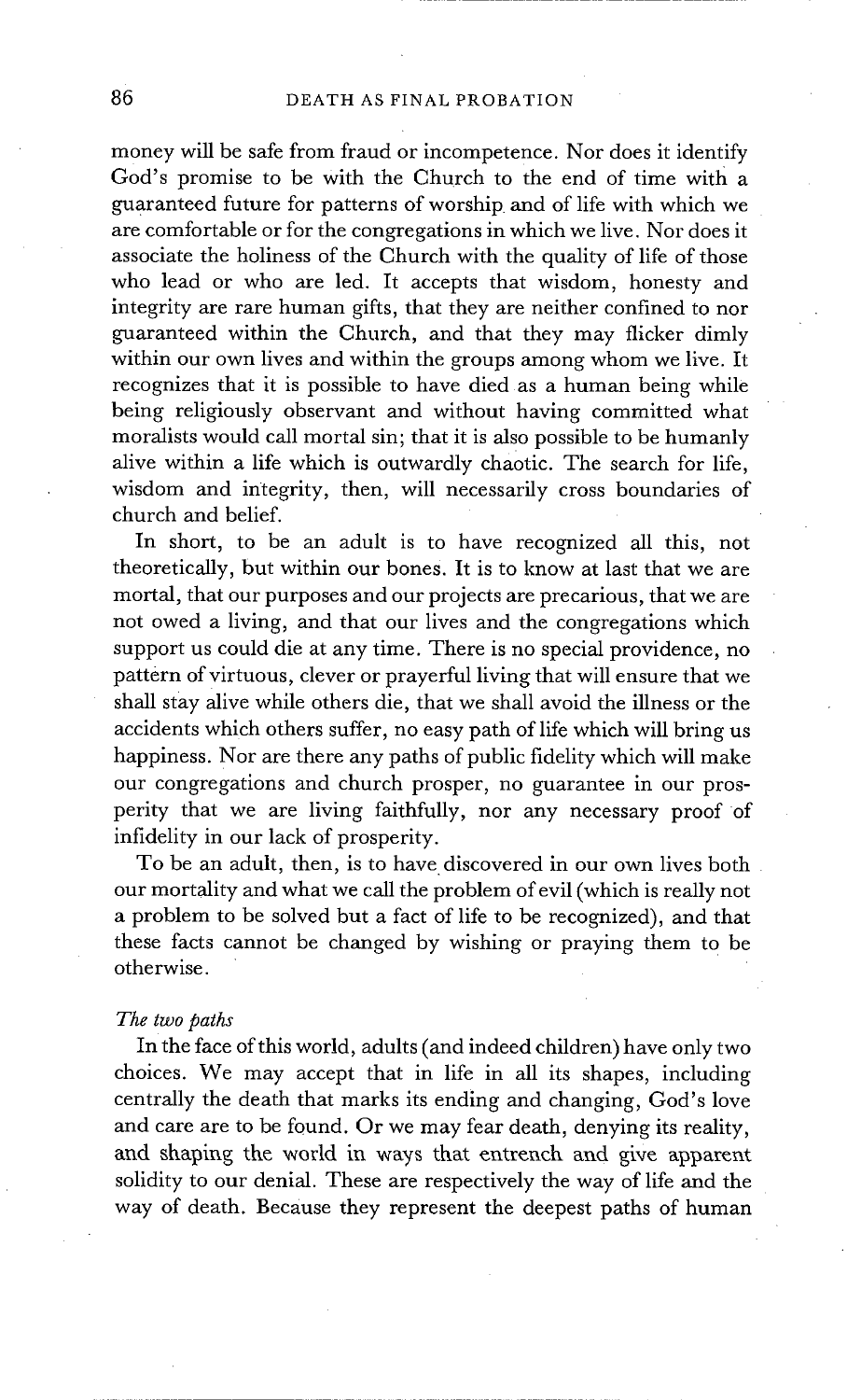choice, both can be given a religious justification and a religious rhetoric. After sketching the broad outlines of these two paths, I would like then to reflect on the rhetoric which surrounds religious life.

The Christian path of meeting death both in its larger and smaller forms is clearly and uncompromisingly sketched in the gospel. In the Sermon on the Mount, the deceptively simple path of trust is to live without concern for tomorrow, like the flowers of the field or the birds of the air. But although we are not to be concerned about tomorrow, the Sermon on the Mount clearly takes it into account. For tomorrow, the flowers which today bloom in all their glory will be dead and thrown into the oven. We know, however, that the God who watches over both blooming and burning is a God of love. To imitate the flowers of the field is not to ignore the future, but to know that we shall die, and so to bloom exuberantly precisely because we have weighed and accepted our death. The imagery of the Sermon adumbrates the path of Christ, who is said to foretell his death and to live freely, trusting God, in the face of it. Ultimately his path to death becomes a path and source of life for his followers.

The alternative is to live in fear of death. The fear of death disguises itself, for it drives us to mask the world in ever more elaborate ways in order to conceal the reality of death. The best human qualities and human enterprises can be used to exclude from sight death and its shadows. So the cult of youth hides the world of dying, age and sickness, the shadows of death. To keep good health becomes a moral burden, and sickness, unshapeliness or lack of physical tone a cause for guilt. The cult of success, and the corresponding fear of failure, another image of death, can lead us to seek a safe, predictable and conventionally successful life where we avoid new challenges and demanding changes. For there we are naked to the threat of failure. We can also cling to even the best of work, not for the joy or life it brings to us nor for any benefit which it brings to others, but because it keeps death back over the horizon.

The fear of death, too, can take the form of the pursuit of relationships and diversion which protect us from ever facing the loneliness and boredom in which we anticipate our death. In his incomparable evocation of friendship in the *Confessions,* Augustine calls this the great lie of immortality:

The grief I felt after the loss of my friend had struck so easily into my inmost heart simply because I had poured out my soul upon him like water upon sand, loving a man who was mortal as though he were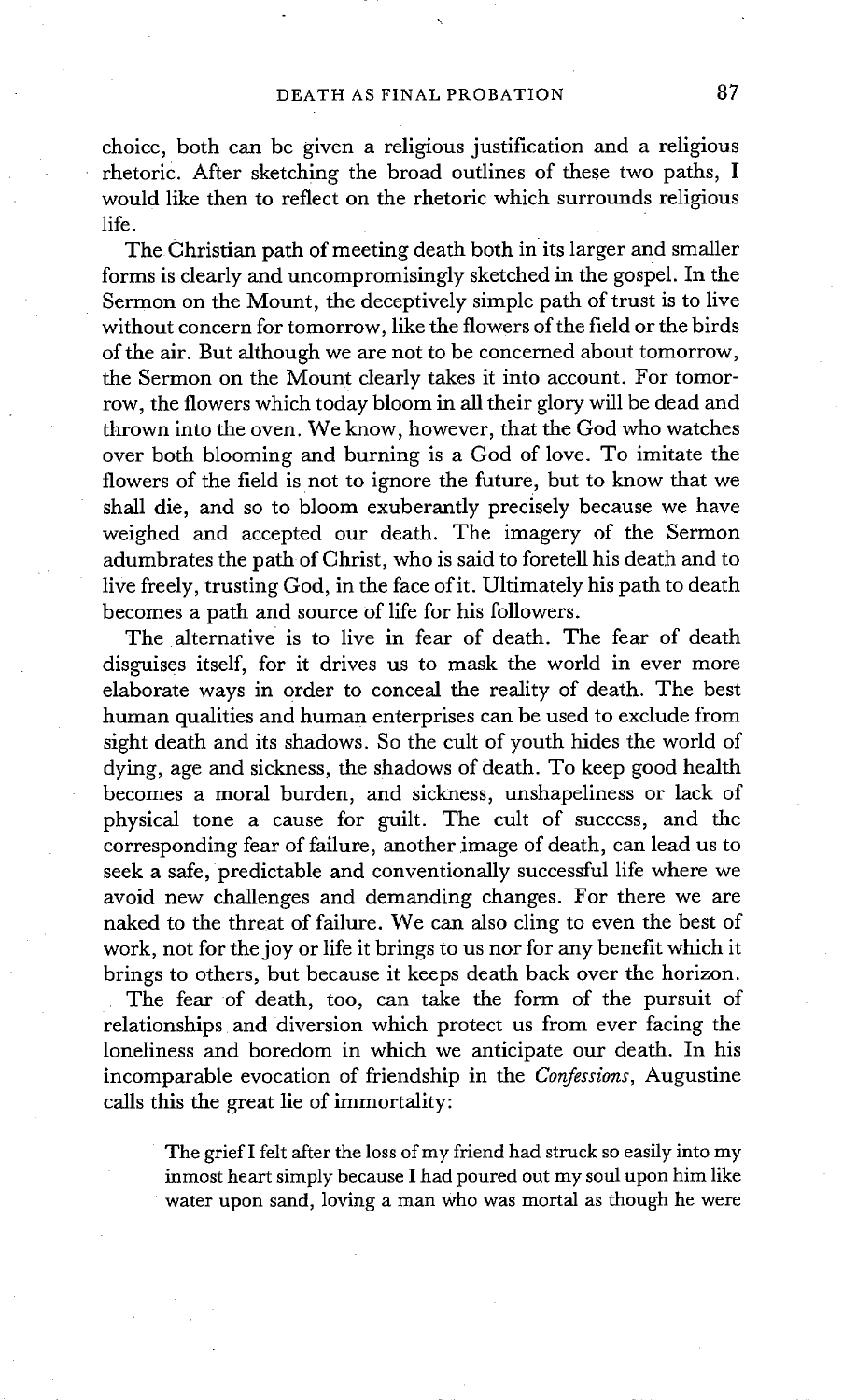never to die. My greatest comfort and relief was in the solace of other friends who shared my love of the huge fable which I loved instead of you, my God, the long drawn lie which our.minds were always itching to hear. [Penguin translation]

These are only a few examples of the many ways in which each of us builds our own walls to keep death out of sight.

#### *Developing a rhetoric*

Each of these paths of life develops words to describe and commend it. The path of trust indeed needs persuasive words to attract people to what is by any standards a risky undertaking. The path of denial, too, is well served when it has religious camouflage. Indeed, the same words can be used to justify quite different enterprises. In the film, *Jesus of Montreal,* for example, the most poignant and telling criticism of the Church comes after Fr Leclerc has given an impassioned and moving defence of the shelter which his shrine gives to the broken of the world, and an ultimately pathetic defence of his refusal to leave his ministry. Daniel replies, in an equally simple and impassioned way, that surely there is more to life than waiting for death. Despite the words, the ministry of priest and of shrine are built on the fear and denial of death, not on the trust that leads to bold living in its face. The words do no more than make the lie plausible.

In the Church, the path of trust has found its richest symbols in martyrdom and in religious life. The path of trust has always appealed to the stories of martyrs. From the death of Stephen, through the passions of Polycarp and Perpetua in the early Church, and the stories of the Reformation martyrs on both sides, down to martyrs of our day, like Archbishop Romero in E1 Salvador, the stories of the martyrs have always been repeated to encourage a life lived generously and unfretfully in the face of death.

The rhetoric of martyrdom, however, can be used also to mask the reality of death. The simple acts of the early martyrs, such as Justin and the martyrs of Scilli, soon gave way to more romantic accounts, and their message became correspondingly muddied. From insisting first that our lives should not be controlled by the fear of death, they came later to deny that the martyrs even feared death. The brave man of moderation, Athanasius, counted it as evidence for Christian faith that people, including weak women, rushed to death without fear. He was inclined to believe also that Christ knew no fear. Such romantic accounts of martyrs' deaths were helpful at a time when people were familiar with the butchery of public executions, and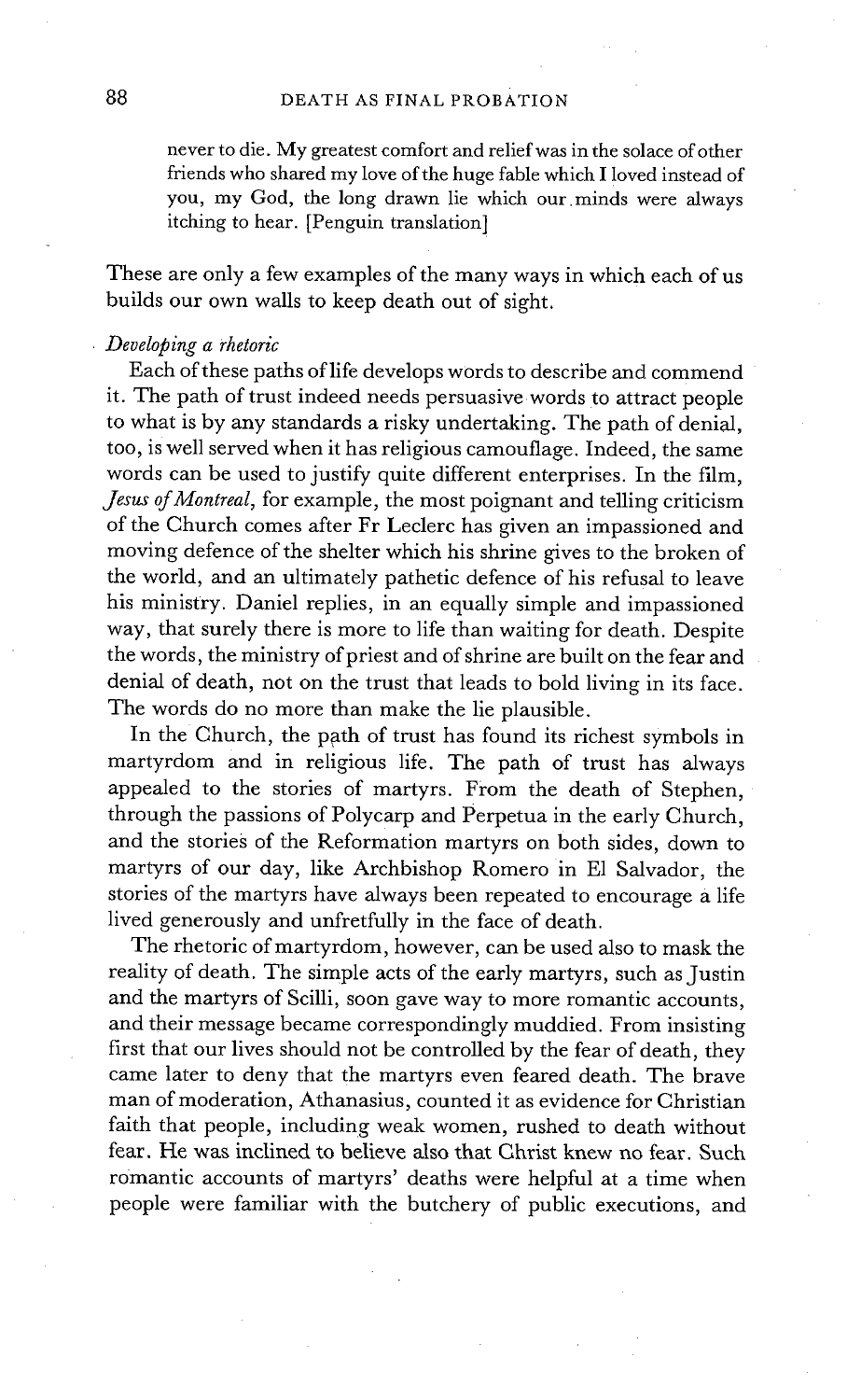knew what they themselves could expect if taken. They encouraged people to find a deeper meaning in their dismembering. But when martyrdom and persecution were things of the past, the romantic stories of martyrdom ceased effectively to commend trust in God in the face of death, and became a denial of the reality and finality of death. Far from encouraging people to face the fear of death, the stories intensified it by denying its real everyday shape. The mood is perfectly expressed in the sentimental, and therefore dishonest, words of Faber's hymn:

How sweet would be their children's fate, If they, like them, could die for thee.

#### *Religious life and its rhetoric*

The stories, however, which are told most pervasively in the Catholic tradition to commend the path of trust have to do with religious life. For religious life is above all a way of living out radical trust in God in such a way that the fear of death in all its forms does not master us. Such is the ideal. If the ideal is accepted, the language of religious life can encompass death and failure in all its dimensions, even the failure to live up to this ideal. The best language about religious life is in fact modest and direct when describing death and its shadows. Ignatius's throw-away parenthesis when describing how Jesuits should live is typical. His sentence begins, 'since sickness is no less a gift from God than health', a phrase both everyday and startling.

The vows specify aspects of this path of life in the face of death. They challenge in detail the fear and denial of death. The vow of poverty enacts a naked trust in God. It challenges the ways in which the fear of death leads us to seek security by gathering possessions, and by defending them against others. This denial of death leads individuals and nations to construct a world order based on greed and on the passion for security, and to regard that world as real. In this reality, it is expedient that many should starve and die in order that we should retain our access to cheap oil. In such a world, to live in a way that proclaims greed and the passion for security to be childish concerns both for persons and for societies, is a profoundly subversive activity.

Thus where the teeth of religious poverty are not pulled in its living, religious and the victims of poverty are clearly and naturally associated. The poor face a death imposed on them because other people make idols of wealth. They idolize wealth, in turn, because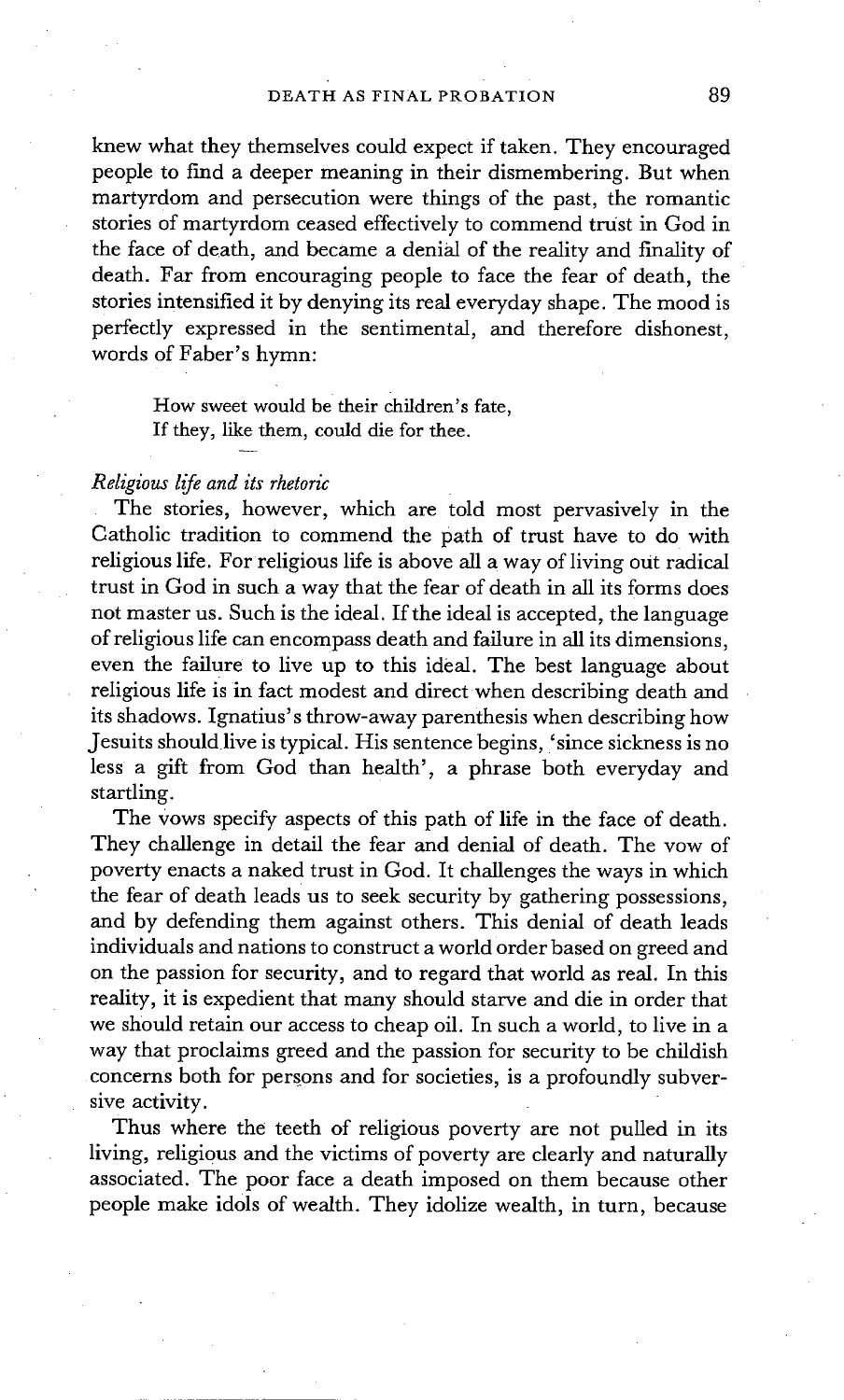they fear death. Religious, whose own commitment to life has led them to recognize the demonic power of the desire for wealth and security, are naturally drawn to associate with the victims of this desire. They seek them as partners, as the potentially sighted seek each other out in the world of the blind.

The vow of chastity is even more clearly about living in the face of death. Indeed, for most of our contemporaries celibacy is a slow suicide. The connections between sexuality, family and death are subterranean and complex. At their simplest, sexual expression and the bearing of children are a way of transcending ourselves in the face of death. This is clear in hard places. In refugee camps, for example, over one quarter of the population at any time will be under five years old. The statistics communicate instantly both the ways in which refugees' lives have been threatened in the past, and the living death of refugee existence. In such circumstances, to bear children is a protest against death. It can also be a way of denying it. The relationship between death and sexuality is also pursued in more subtle ways in literature, where they act as natural metaphors of one another.

The values placed on sexual expression and on family always tend to be exaggerated, in that they are seen as a form of immortality. It is this claim for both family and sexuality which Christian faith had to deal with in the early centuries of the Church. The notorious suspicion of marriage by Christian writers often had more to do with the way in which their culture saw it as an adequate form of selftranscendence than with suspicion of sexual passion as such. The attitude with which they grappled returns in another key in later times.

In *Dover beach,* for example, Matthew Arnold's final stanza marks a desperate trust in a close relationship to compensate for the loss of meaning and hope.

Ah, love, let us be true To one another! for the world, which seems To lie before us like a land of dreams, So various, so beautiful, so new, Hath really neither joy nor love, nor light, Nor certitude, nor peace, nor help for pain; And here we are as on a darkling plain Swept with confused alarms of struggle and flight, Where ignorant armies clash by night.

More vulgar forms of this hope that deep personal relationships will keep death obscured are common in popular western culture, and the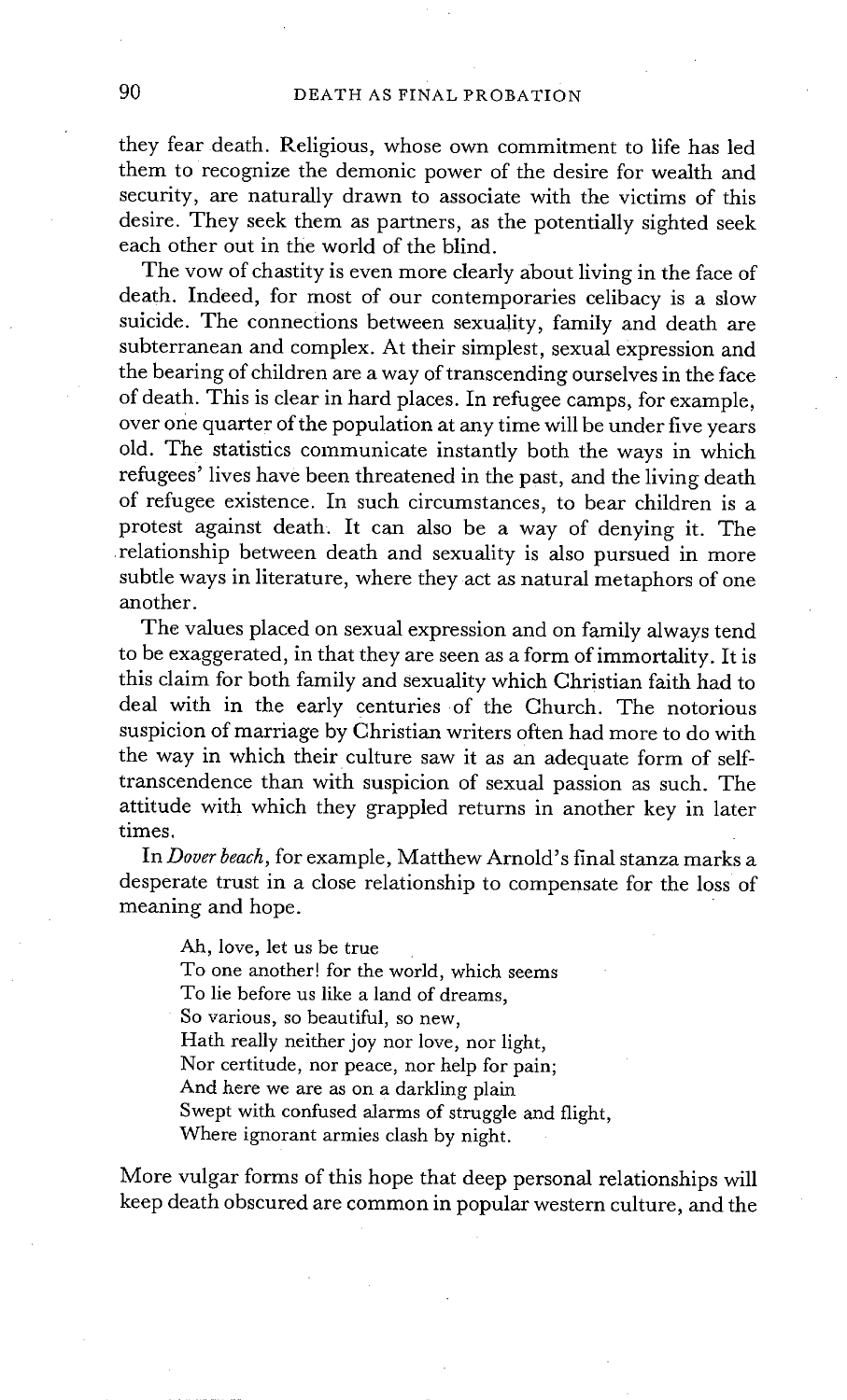difficulties of forming lasting commitments show that they have failed.

But within any society that nurtures this hope, the vow of chastity is puzzling and offensive because it asserts the reality of death, and claims that human beings can live without denying it, and without constructing a world in which it is neutralized. It asserts that the loneliness of human life can be recognized and supported within a life given to other people, and that mortality is consistent with being both loving and lovable.

Finally, the link between obedience and a life that accepts death is perhaps less evident now than in an earlier period. The early monastic tradition spoke of it as following Christ's path to death and as martyrdom. They told stories in which obedience led people to face death, as they were instructed to cuddle lions or to jump into lighted ovens. While these emphases have fallen out of favour, they pointed to the challenge which obedience makes to our natural tendency to keep death at bay by the use of power. If we are independent and powerful, we can construct our life to avoid threats to our security. We can even remove all those who challenge our security. So, a life which does not include death can be made to form a credible plot. Through obedience, however, we yield our power to construct a death-evading life, and in doing so can also make a powerful political statement. That is the deeper significance of the association between obedience and Christ's passion: Christ laid aside power finally in choosing to die rather than to save himself. As the hymn to the Philippians puts it, 'he became obedient unto death'.

So religious life and the vows have centrally to do with living freely in the face of death and failure. To that extent they represent an heroic option. If it is understood in this way, religious life is for adults. Without maturity, to which religious arrive only after as much struggle as any other human being, the practices and justifications of religious life can deny death instead of being open to it. It can degenerate into search for security, flight from loneliness and pain in relationships, and the building of an unruffled life without responsibility. The reality of religious life can then be simply a waiting for death, and not about living in the face of death. Because this inauthentic life can be defended by traditional language, it will always need to be challenged by language which in turn will have its own inadequacies. So it may be helpful to conclude by looking at some of the ways of speaking about religious life.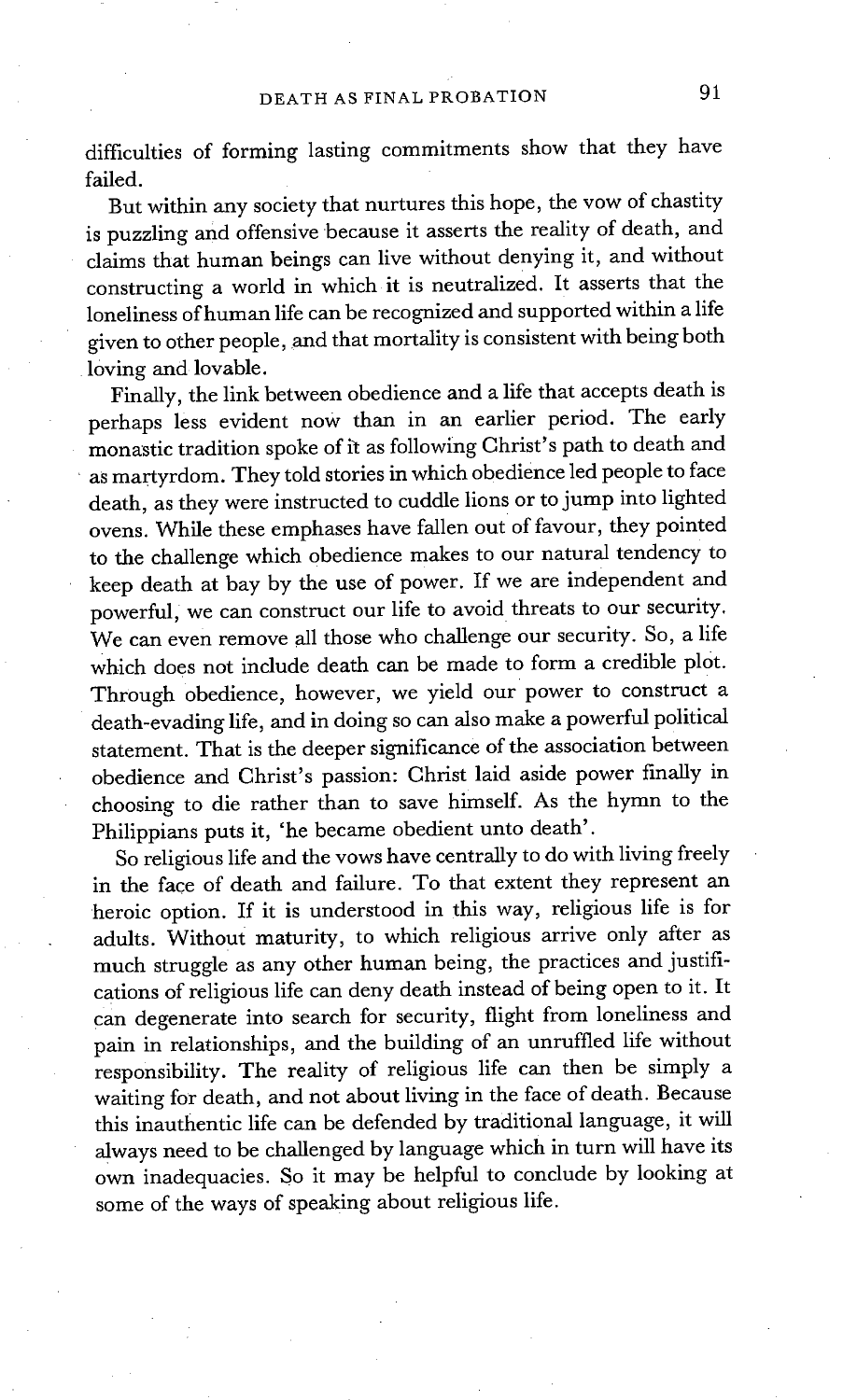# *The language of religious life*

If the test of religious life is the realism and freedom with which it leads us to confront our death, many descriptions of it fail to do it justice. First, some ways of speaking current in recent centuries have emphasized fear. They described religious life as the narrow way of saving one's soul, by diverting it from the highway that led to hell to the narrow way of salvation; they considered death above all as a time of harsh judgement; they studied the vows as though they provided both occasions of sin and the means of avoiding them; they encouraged the contemplation of death as an effective way of avoiding sin.

In this way of speaking, death is certainly faced; it is not denied, at least at first. To that extent the attitude which it encourages challenges our culture. But in this construction, the heart of religious life does not lie in the freedom which comes from facing death, but in the fear of death. The path is then not one of trust, but one of suspicion, which eventually leads us to deny death by focusing on the scrupulous observance which will safeguard our salvation. We move from a fearful life through death to a happy eternity, and not along the path of trust: from a free life in the face of death into the complete freedom of eternal life.

Secondly, religious life can adopt idealized forms of discourse which deny death by evading its earthiness. Abstract and official documents often have this tone. The transactions of religious life take place in an ethereal realm with little connection with this world. So, religious life is dissolved into the espousal of Christ or citizenship in the eschatological kingdom, death into participation in the paschal mystery, and so on. The problem with this kind of language does not lie in the concepts which are susceptible of illuminating interpretation. But the language effectively denies both the everyday reality of death and the freedom found in recognizing it. It creates a makebelieve world where, unlike the world of everyday life and the gospels, bodies do not smell.

Another idealized form of discourse is the heavily optimistic, where religious life is described as joyful and positive, without reference to death. Poverty is an adventure, chastity is human wholeness to be achieved, and obedience the co-operative disposition. In thisapproach, a free life is bought too cheaply. The glory of God is a human being fully alive, fixed in a life with Christ on Tabor with no need to come down from the mountain and face the little business that awaits in Jerusalem. While this optimism has freed some people from the fear of death, it is ultimately not credible because it ignores it.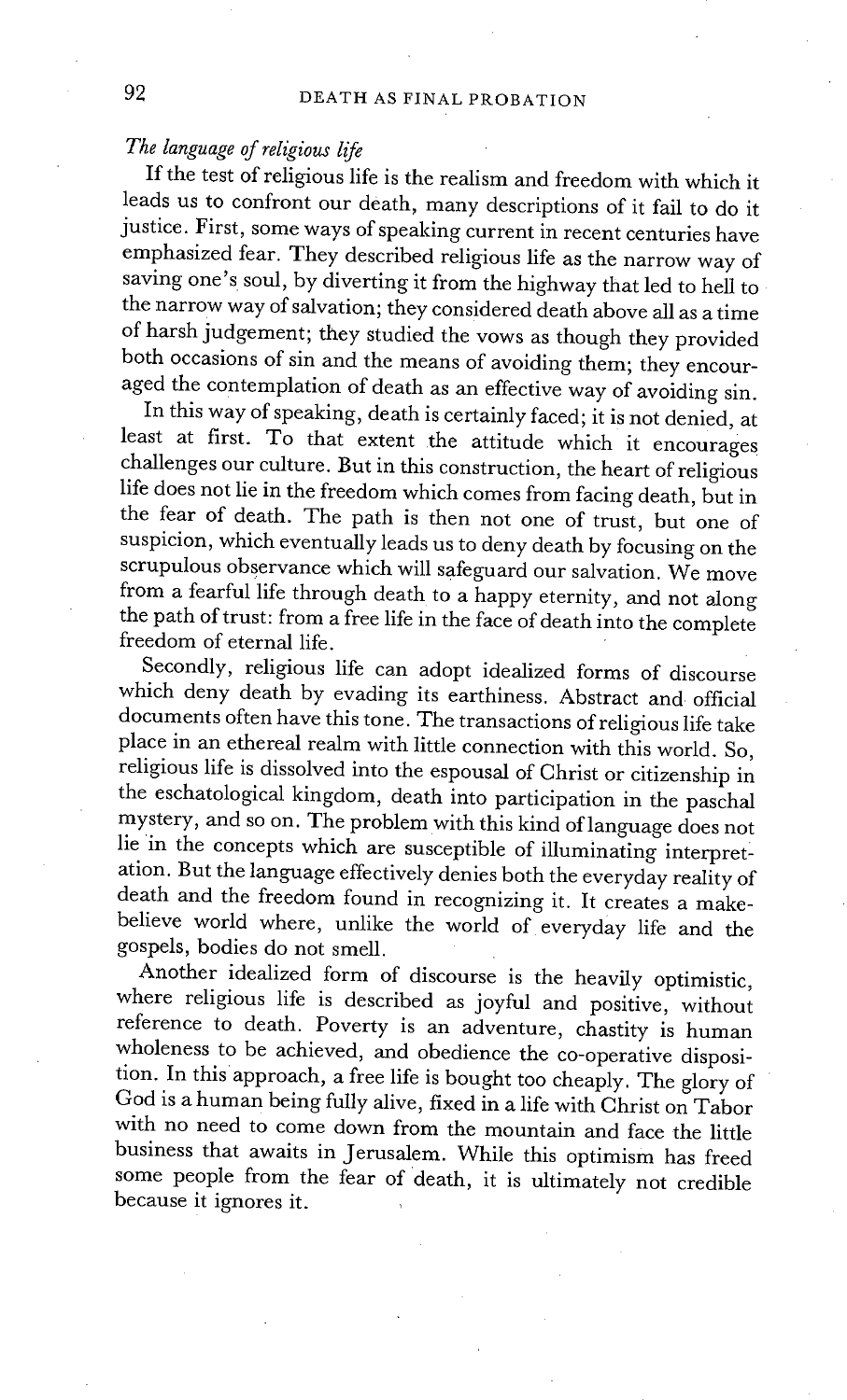A third form of discourse about religious life emphasizes its functional and technological aspects. Religious life is about human wholeness, which in turn is broken down into its component skills and qualities. Programmes can then be established to develop these skills and qualities. So, the favoured forms of discourse will be psychological, when speaking of chastity, and managerial when speaking of obedience and poverty.

This form of discourse has been invaluable in illuminating the structural aspects of religious life, and in helping us to make the necessary distinctions between religious virtue and psychological or corporate idiocy. But if it dominates reflection, it again hides death from sight and so exacerbates the problem which it is designed to solve. It always threatens to end in triviality. For example, when celibacy is justified on the grounds that it frees people to live for others, the observation is trivial. The striking point of celibacy is that it leaves us free to die for others. Religious have not the same obligation to consider their health and the dangers of situations into which they enter as would a married person, do not have to feel guilty when they risk their health, and hence are in a position not only to look death in the eye, but to spit it in the eye. No one put it better than Edmund Campion in his Brag:

And touching our Societie, be it known to you that we have made a league--all the Jesuits in the world, whose succession and multitude must overreach all the practices of England--cheerfully to carry the cross you shall lay upon us, and never to despair your recovery, while we have a man left to enjoy your Tyburn, or to be racked with your torments, or consumed with your prisons. The expense is reckoned, the enterprise is begun; it is of God, it cannot be withstood.

#### *Conclusion*

The good words about religious life, then, emphasize a free life in the face of death. Unlike the bad words, they can commend freedom in living, and handle the everyday reality of death and its attendants: age, sickness and failure. When religious life is seen as centrally about that, it will be impossible to take religious formation too seriously. How, after all, do you form people to die?

But we can still say a little about religious formation, and indeed about final probation for an adult faith. Whatever else it involves, any adult religious formation should allow people to meet death as an everyday reality. So, periods of working with the old and dying, of • entering situations of some danger where we must handle the fear of